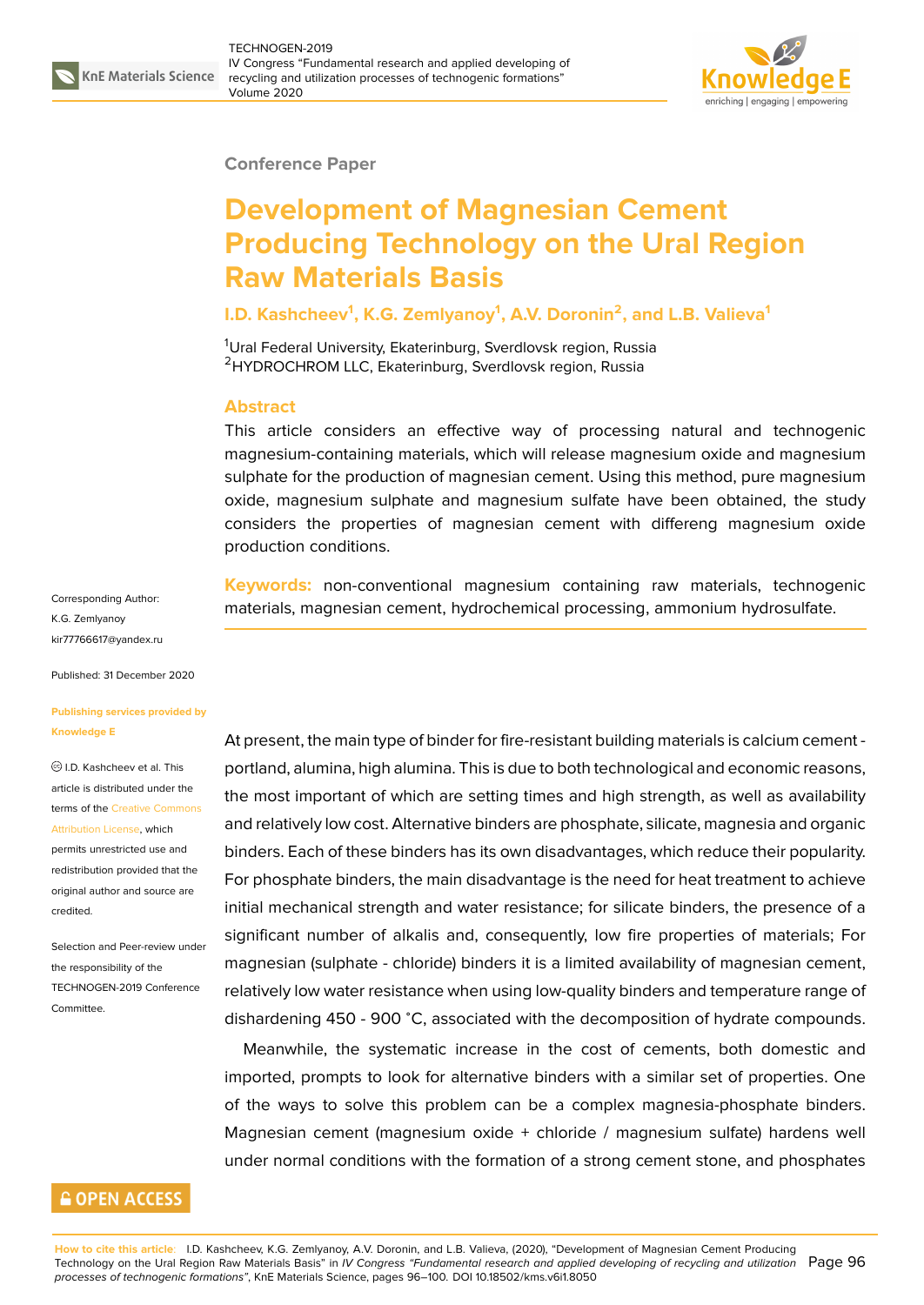show high strength properties, including the lack of dishardening, when heated above 350 <sup>∘</sup>C, while ensuring water resistance of the system.

The low availability of active magnesium oxide prevents the wide spread of magnesia binder. There are several producers of magnesium oxide in Russia: OJSC "Magnesite Plant", which gradually reduces the volume of caustic magnesite supplied due to changes in the technology of production of sintered powders; LLC "Vyazma-Brusit" processing crystalline brusite (Mg(OH)<sub>2</sub>) of Kuldura deposit, requiring additional heat treatment and OJSC "Kaustik", Volgograd, producing small amounts of magnesium oxide from natural bishofit. Import of dispersed magnesium oxide in the form of burnt magnesium is carried out from Mexico, Israel, China and other countries, and is up to 60% of the market.

One of the ways to solve the problem of the lack of active magnesium oxide in the domestic market can be the development of cost-effective technology for obtaining magnesium products (hydrocarbonate, magnesium oxide and magnesium sulphate) from natural and/or man-made magnesium-containing materials by hydrochemical enrichment [1, 2].

The authors propose a technology of complex processing of industrial and/or natural magnetic materials production wastes with the use of regenerated leaching sulfuric acid solution - a[m](#page-4-0)[mo](#page-4-1)nium hydrosulfate solution. The main mass of technogenic magneticcontaining waste in Russia today is represented by asbestos and chromite ore production wastes - serpentinite, dunite and products of their regeneration. Typical chemical and phase composition of such products is presented in Tables 1 and 2, respectively.

TABLE 1: Chemical composition of serpentinite, wt. %

|  |  |  | MgO SiO <sub>2</sub> $Al_2O_3$ $Cr_2O_3$ Fe <sub>2</sub> O <sub>3</sub> FeO CaO NiO MnO Na <sub>2</sub> O K <sub>2</sub> O CO <sub>2</sub> |  |  |
|--|--|--|--------------------------------------------------------------------------------------------------------------------------------------------|--|--|
|  |  |  | 41,1 41,3 0,67 0,49 11,1 2,22 0,43 0,29 0,27 0,01 0,04 0,77                                                                                |  |  |

TABLE 2: Mineralogical composition of serpentinite, wt. %

| Antigorite |           | Lizardite | Magnetite | Bastite |  |
|------------|-----------|-----------|-----------|---------|--|
|            | $50 - 85$ | до 25     |           | до 10   |  |

The proposed technology includes

1) Sulphuric acid leaching of raw materials with ammonium hydrosulphate solution and extraction of magnesium and iron oxide into the solution by the following reactions:

For magnesium silicates:

 $3\text{MgO}_2\text{SiO}_22\text{H}_2\text{O} + 6\text{NH}_4\text{HSO}_4 = 3\text{MgSO}_4 + 3(\text{NH}_4)2\text{SO}_4 + 2\text{SiO}_2 + 2\text{H}_2\text{O};$ For magnetite:

 $\text{FeFe}_2\text{O}_4$  +  $\text{4NH}_4\text{HSO}_4$  =  $\text{FeSO}_4$  +  $\text{Fe}_2(\text{SO}_4)_3$  +  $\text{4H}_2\text{O}$ .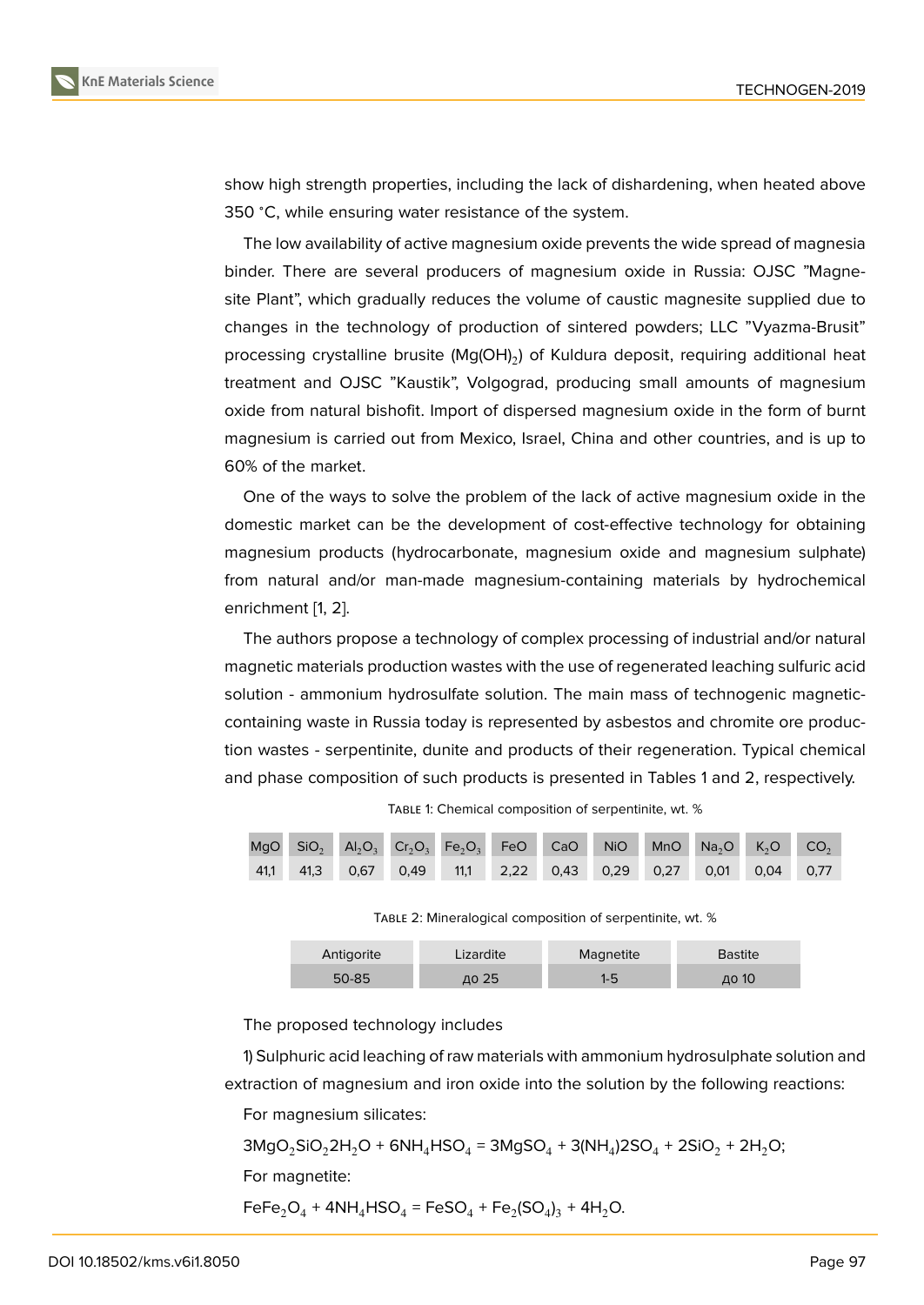

In addition to the basic minerals, there are impurities in the pulp: Al, Zn, Mn, Ni, Co, Pb, Na, K, and others which, as a result of reaction, pass to sulphates of corresponding metals and are in the soluble form.

2) Filtration of acid-resistant residue containing  $\text{RO}_2$ ,  $\text{R}_2\text{O}_5$  oxides for subsequent use as a raw material for the production of building materials, refractories, ceramics, abrasives, etc;

3) Iron deposition from ammonia solution and separation of iron hydroxide III for further use in the production of pigments;

 $\text{FeSO}_4 + \text{Fe}_2(\text{SO}_4)_3 + \text{6 NH}_4\text{OH} = 2 \text{ Fe}(\text{OH})_3 \downarrow + 3 (\text{NH}_4)_2\text{SO}_4;$ 

4) Magnesium precipitation from ammonia solution and separation of magnesium hydroxide for further use as a raw material;

 $2MgSO_4 + 2NH_4OH = 2MgOH \downarrow + 2(NH_4)_2SO_4;$ 

5) obtaining a pure solution of ammonium sulfate from which crystallites' ammonium sulfate is extracted; which is thermally decomposed into ammonium hydrosulfate and ammonia by reaction according to the technology developed and tested on a pilot industrial installation:

 $(NH_4)_2$ SO<sub>4</sub> = NH<sub>4</sub>HSO<sub>4</sub> + NH<sub>3</sub> ↑.

6) return of the obtained ammonium sulfate and ammonia into production.

Part of the purified magnesium sulphate solution was dried at a temperature of 110 ℃ to full crystallization to obtain crystalline hydrates  $MgSO_46H_2O$ . The product obtained after drying contains, wt. %: MgO - 17,1; SO $_3$  - 35,1; CaO - 0,01; Fe $_2$ O $_3$  - 0,0002; SiO $_2$  -0,0005; content of insoluble substances in water - 0,08. After sedimentation of purified magnesium hydroxide, the sludge is sedimented, decanted and washed. Drying and thermal treatment of hydroxide was carried out in laboratory furnaces at the temperature of 450 - 800 <sup>∘</sup>С until the mass loss was stopped. The product obtained after calcination co-presents, wt. %: MgO - 99,6; R $_{2}$ O - 0,11; CaO - 0,12; Fe $_{2}$ O $_{3}$  - 0,04; SiO $_{2}$  - 0,09. Specific surface of the material was 4750 m $^2$ /g, average particle size - 3.5 µm.

To obtain the magnesia binder, the magnesium hydroxide was thermally treated at temperatures of 480 and 760 ℃ until the mass loss was completely stopped. Magnesian binder was obtained from magnesium oxide glued with magnesium sulphate and sodium tripolyphosphate solution in ratio 10 / 1 with density of 1, 2 g/cm<sup>3</sup> up to humidity of 70-75 %.

Tests to study the setting time of the magnesia binder were carried out on a cement test. The setting time, apparent density and compressive strength of the obtained samples were determined according to GOST 30744-2001. "Cements Methods of testing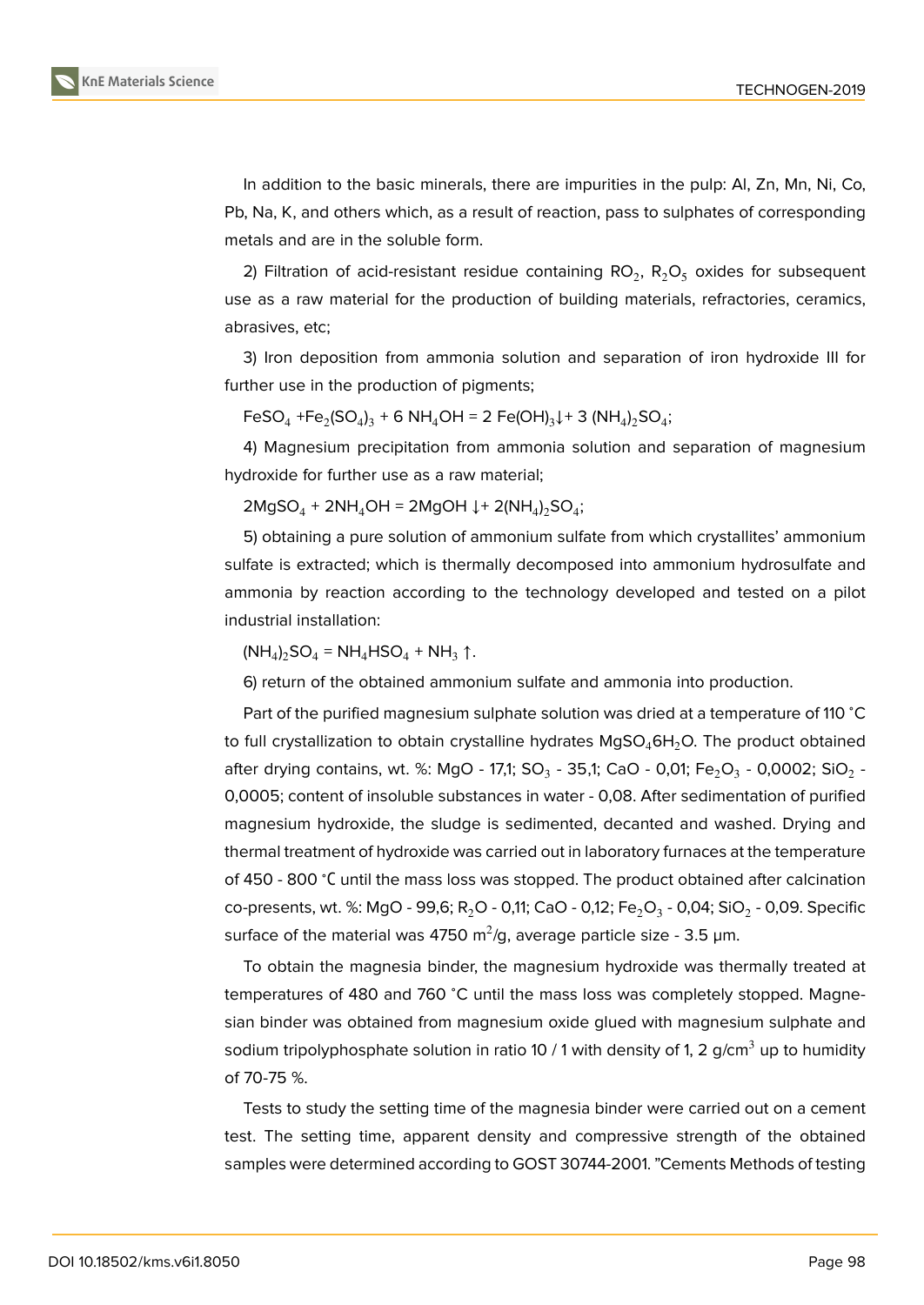with using polyfraction standard sand". Setting times determination results for magnesia cement paste are presented in Table 3.

| Setting times    |     | From oxide, heat-treated at, °C |  |  |
|------------------|-----|---------------------------------|--|--|
|                  | 480 | 760                             |  |  |
| Initial set, min |     |                                 |  |  |
| Final set, min   |     | つフ                              |  |  |

TABLE 3: Setting times for the magnesia binder

The apparent density of samples from magnesia cement was, g/cm $^3$ : 1.75-1.80 for the test obtained from oxide fired at 480 ℃ and 1.95-2.0 for the test obtained from oxide fired at 760 <sup>∘</sup>C.

Oxide (not less than 95 wt. % MgO) and sulfate (not less than 98 wt. % MgSO<sub>4</sub>6H<sub>2</sub>O) of magnesium obtained by this method allow to obtain magnesia binder with daily strength of 5 – 7 MPa, 28 daily strength - up to 20 MPa (Figure 1). Introduction of phosphate salts allows, on the one hand, to provide water resistance of the magnesia binder, on the other hand, to eliminate the dishardening of the complex binder when heating above 450 <sup>∘</sup>C.



**Figure** 1: Hardening time influence on compressive strength

When mixing magnesian binder with magnesium sulfate solutions - MgSO $_{\rm 4}$ , complex compounds - magnesium hydroxysulphates are formed at the first stage of hardening of magnesian binder: magnesium pentahydroxysulphate -  $5Mg(OH)_{2}MgSO_{4}3H_{2}O$  and further at the second stage trihydroxysulphate magnesium -  $3Mg(OH)_{2}MgSO_{4}8H_{2}O$  is formed.